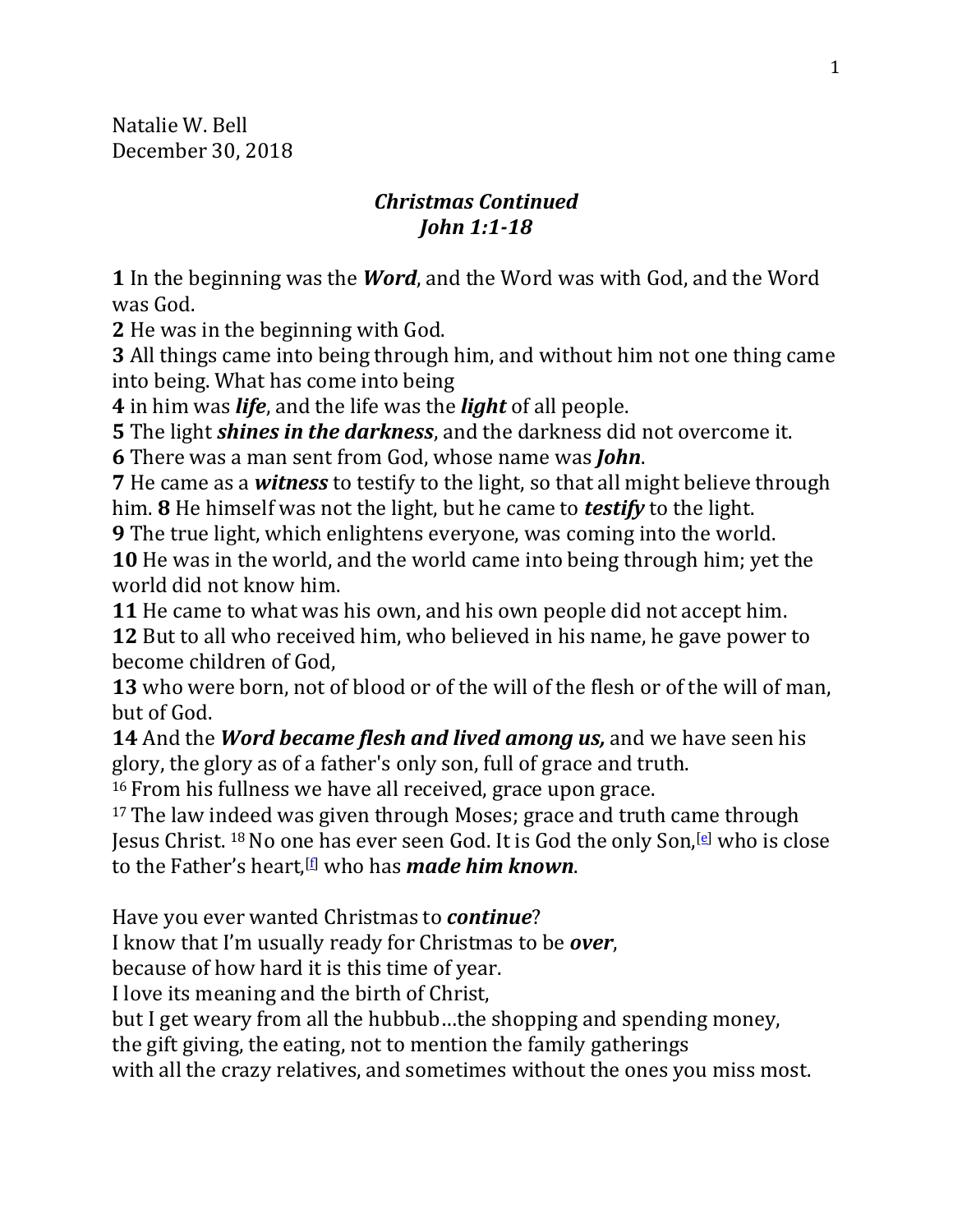But this year I was thinking---I would want Christmas to continue, if by that we meant *relaxing, thinking about Jesus' birth, resting* in His presence, and *sharing* his love…that I could keep doing*.* 

### So, what if *Christmas was continued*?

Actually it does last *12 days*, ending with *Epiphany*, the Sunday near January 6th, when we remember the arrival of the three *wise men* who followed the star. This is why we are not taking down the greens til next Sunday, because Christmas is a *twelve day event* in the Christian year.

And, Advent and Christmas is also the *beginning* of our church year, not the end of it like in our calendars. Everything begins with the birth of Jesus.

## So what if Christmas was *continued in your heart and home*? What would that *mean for you*?

How could we continue the *life-giving spirit of Christmas*, *without all the stress* of what Christmastime has become in our culture?

I think that John 1 holds a *key* for us. John's Gospel begins by reminding us of Genesis 1 and the beginning of all creation. He reminds us that *Jesus IS God,*  has always been God, and came into our world as God.

John calls Jesus *logos in Greek*, which means *Word*. Why? Do you remember *HOW God created* the world? By *speaking* it into existence.

And what was at the beginning of creation? *Darkness and light.*  John tells us that *Jesus is THE light of all people. 5 The light shines in the darkness, and the darkness did not overcome it.*  So Christmas is about God coming to us in Jesus, And *Jesus coming as the light.*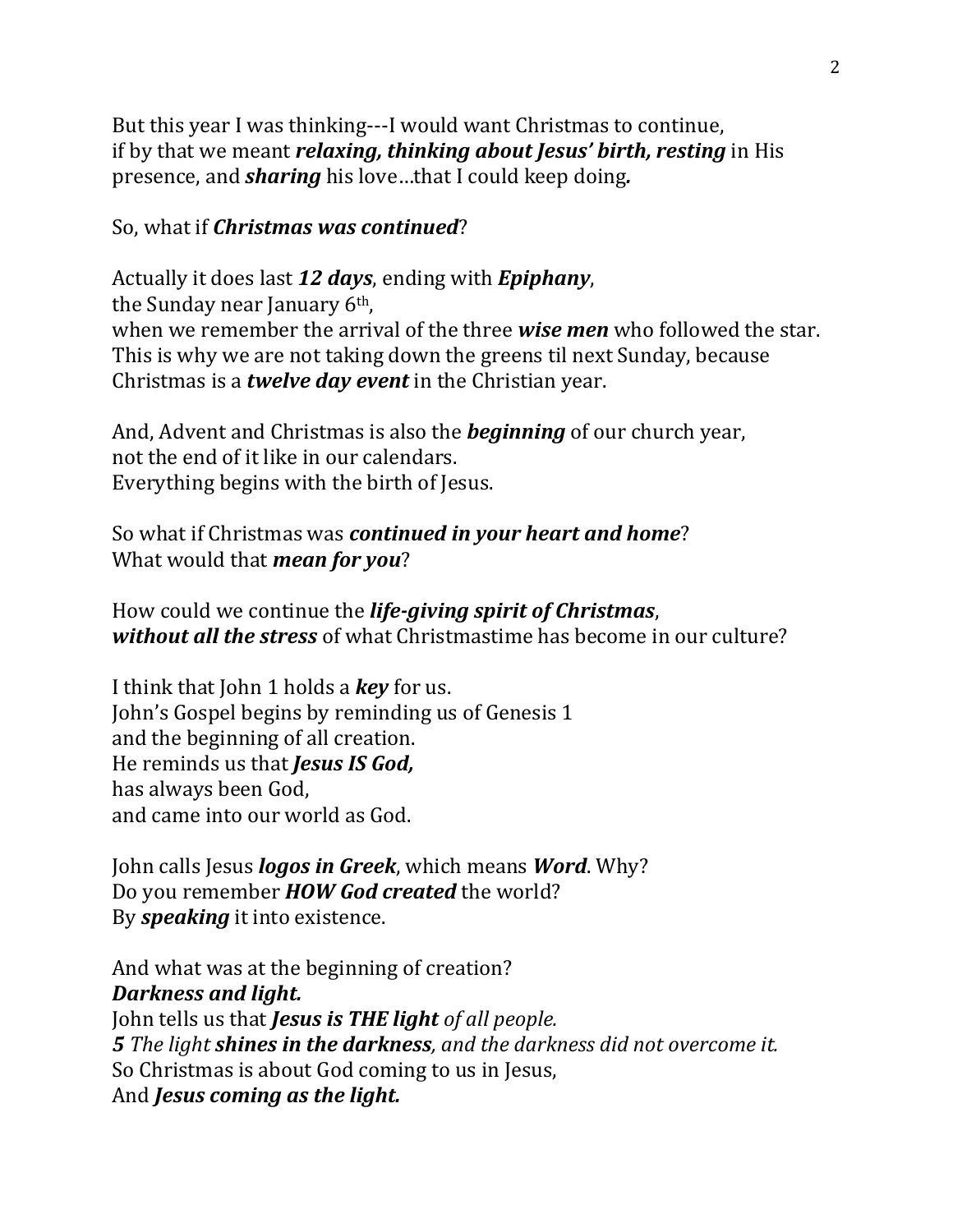It's no accident that we celebrate this season with *lights* in our decorations, but more importantly, in our *worship*. We light the *Advent wreath* to remind us of Christ's light. We have a *candlelight communion* service on Christmas Eve.

Each Sunday we continue to welcome *the light of Christ*, coming into our world, and into our hearts, but at Christmas it takes on *special significance*. Christmas is about the *greatest light,* piercing the darkness of our lives, Our Savior, coming into our world as *life and light.*

John talks about Jesus as *light and life* often in his gospel, in chapters 5, 8, 10, 12, and 17. Some have even called this Gospel the *Gospel of light*, because it truly *illuminates* our understanding of Jesus' identity. It's more than just a *history* book on the life of Christ, it is a *theological* book about *who* Jesus is and *why* he came as one of us.

In John we really see that *God took on skin*. That's what it means when John says, *And the Word became flesh and lived among us, and we have seen his glory, the glory as of a father's only son, full of grace and truth.* This is known as the *Incarnation*—God in the flesh.

In the Gospel of John we learn that the incarnation of Jesus is the *only way we can see* and understand God. Listen to verse 18 again: *<sup>18</sup>No one has ever seen God. It is God the only Son,[\[e\]](https://www.biblegateway.com/passage/?search=John+1&version=NRSV#fen-NRSV-26053e) who is close to the Father's heart,[\[f\]](https://www.biblegateway.com/passage/?search=John+1&version=NRSV#fen-NRSV-26053f) who has made him known.*

Isn't that *amazing* when you think about it? This is how God chose to enter our world. God did not come as a *tourist*, God did not come like an angel coming down for a bit to check out what human life is like…only to return to heaven. God did not come as a *celestial ruler or King* to take over the world. God came in a *tiny vulnerable baby*…in *humble* circumstances.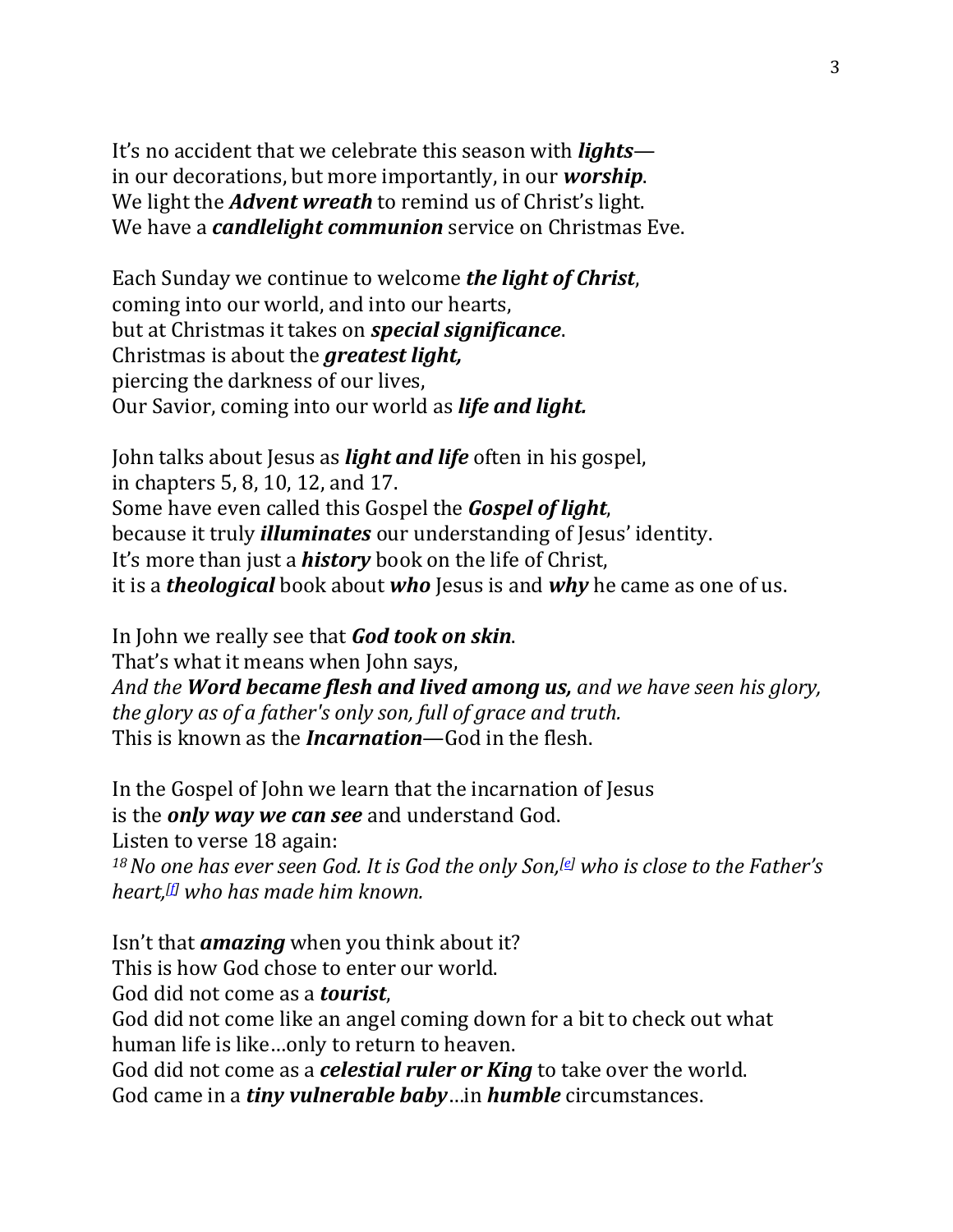This is *how we 'see' God.* Through Jesus.

All throughout the Bible people *want to see God,*  but even Moses is kept from seeing God's face. He only sees him from behind. Elijah only hears a small whisper. Other prophets only hear God's voice. God is **so awesome, so holy**, we cannot see God face to face.... except in the incarnation, when *Jesus becomes human.*

In the play *Green Pastures*, which ran for many years on Broadway, playwright Marc Connelly has a moving and memorable scene. The Lord is anxiously looking out from heaven, trying to decide what to do with the sinful situation on earth. Gabriel enters with his horn tucked under his arm. Sensing the Lord's dilemma, he brushes his lips across the trumpet to keep the feel of it and asks, "Lord, has the time come for me to blow the trumpet?" "No, no," said the Lord, "don't touch the trumpet, not yet." God continues to worry with the problem. Gabriel asks the Lord again what he plans to do. Will he send someone to tend to the situation? Who will it be? Gabriel makes some suggestions. "How about another David or Moses? You could send one of the prophets: Isaiah or Jeremiah. There are lots of great prophets up here! *What do you think, Lord?"* 

Without looking back at Gabriel, God said, "I am not going to send anyone. This time *I am going myself*!!"

from the sermon A Permanent Glimpse of God, the Rev. Dr. Thomas Lane Butts, *Day 1*, 2009.

# *At Christmas, God came—in the person of Jesus.*

The incarnation. The Word became flesh and blood, and lived among us.

Just the fact that *God came to us* is amazing, and reason for our celebration and hope. Our God is *not a distant old man in the sky*! God loves us so much, God has become one of us!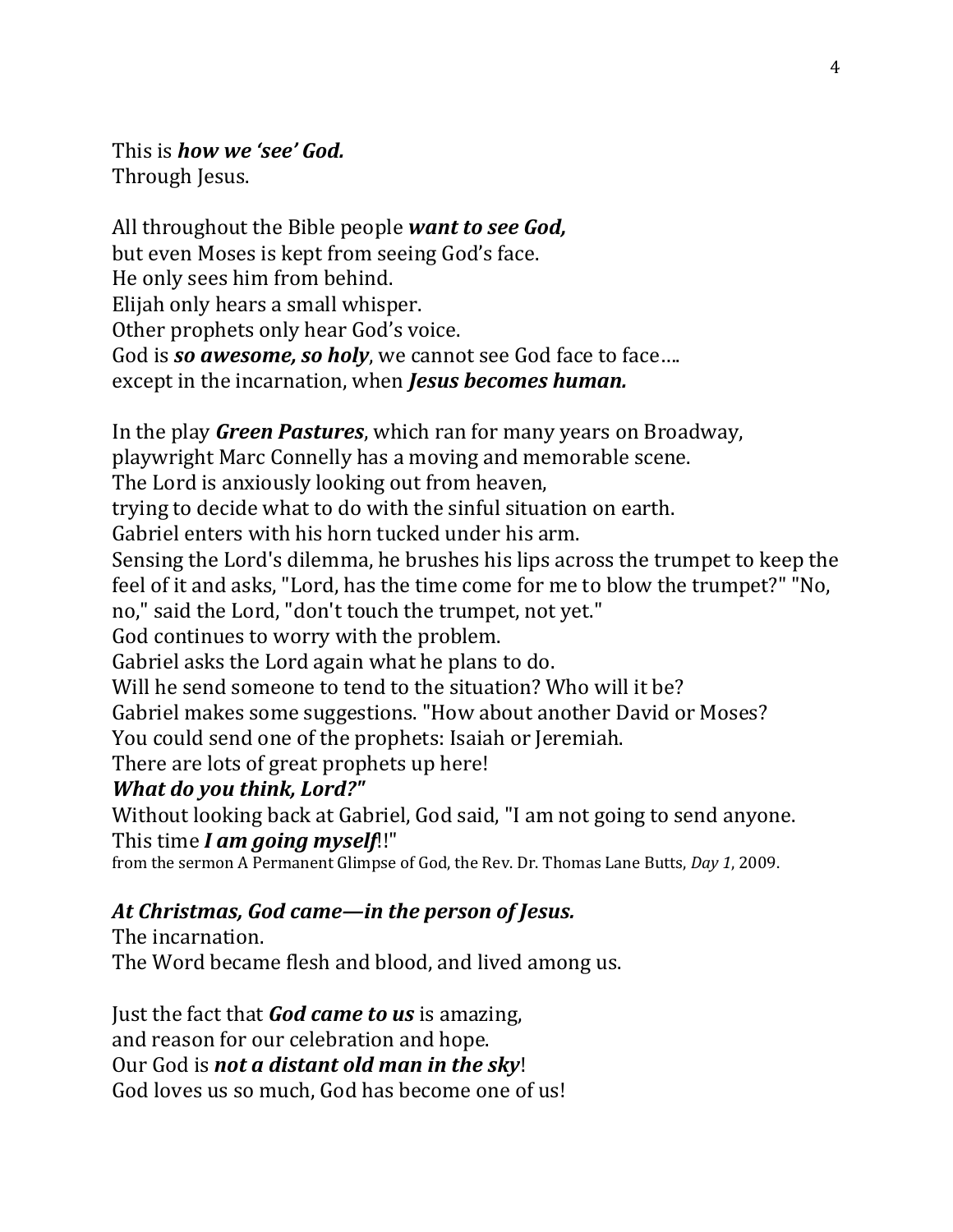This is the reason for *celebration and hope at Christmas.* 

And, it means we are *not alone.*  We are *never alone*. God came into this world *to be with us,*  To live, teach, heal, and preach. To die on a cross to save us from sin, and be raised from death, that we might have eternal life.

## In The Message Bible translation, Eugene Peterson says in verse 14: *The Word became flesh and blood and moved into the neighborhood.*

Jesus moved into our neighborhood. The Word *dwelt* among us. The Greek word for *dwelt* means '*tabernacled'*. Do you know what a tabernacle is? In the Old Testament it was the *tent* where people would *worship* God. The tabernacle was built to *house the presence of God*. It was a *sign that God was always with them* before they had a permanent Temple.

*Our sign* that God is always with us is the person of *Jesus*. The one who *didn't just come and 'visit'* earth, Jesus came to live and die, *to save us from our sin and brokenness*, and give us new and everlasting life. We have *seen God* in Jesus. We have *seen THE light of the world* in him.

Our God is with us. Jesus was also called *Emmanuel, which means 'God with us'.*

So even in our darkest hour, our most challenging situations, our most harrowing temptations. *God is with us, in Jesus.* 

If there's something we might want to '*continue'* from Christmas, This could be it.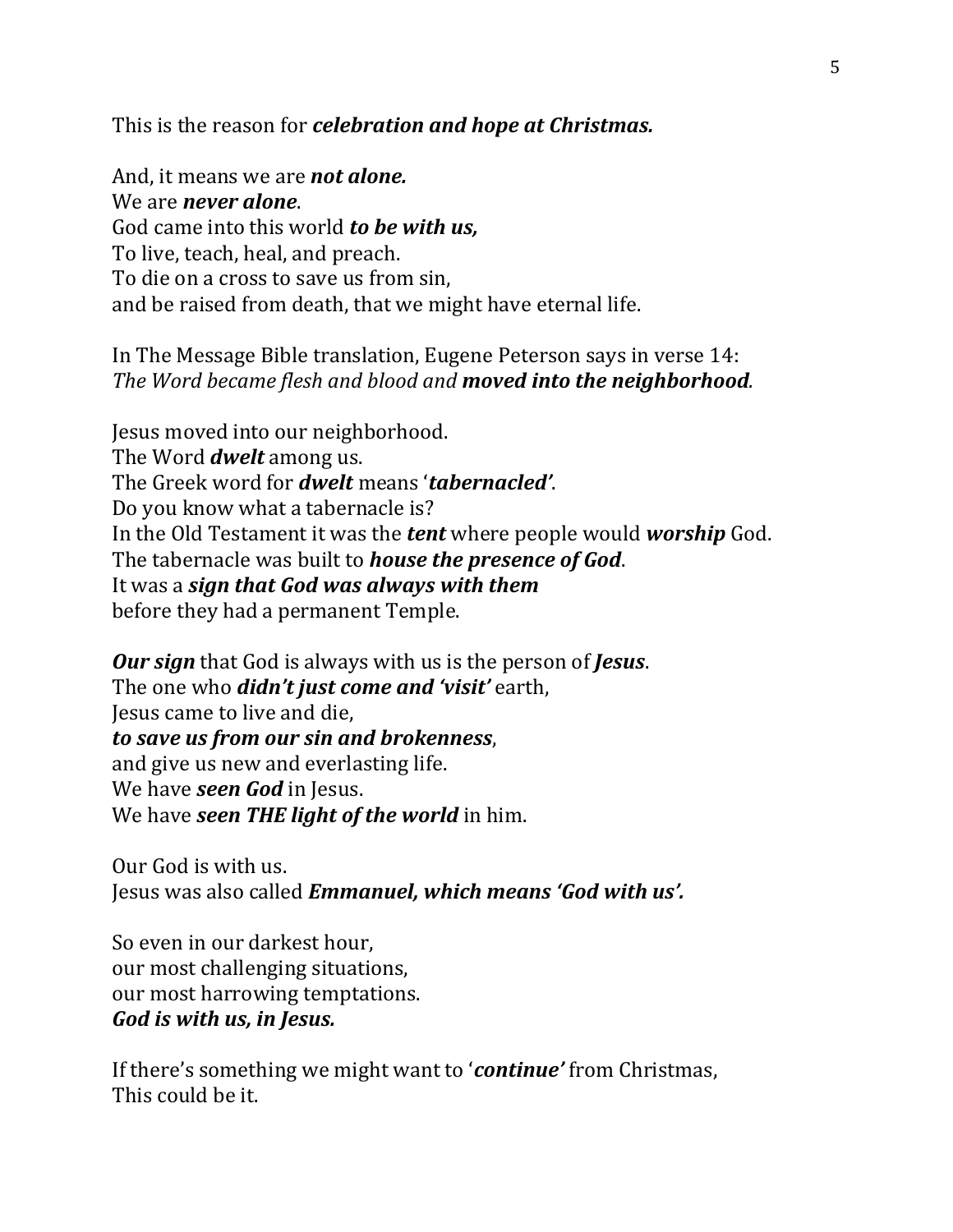This *hope*—of God with us. This *good news of great joy* that enables us to *live as disciples* of the Savior born in Bethlehem.

So, if you could have Christmas continue, *What would that mean to you?*

I read a beautiful poem by Howard Thurman this week, called: *"The Work of Christmas":*

*When the song of the angels is stilled, when the star in the sky is gone, when the kings and princes are home, when the shepherds are back with their flocks, the work of Christmas begins: to find the lost, to heal the broken, to feed the hungry, to release the prisoner, to rebuild the nations, to bring peace among the people, to make music in the heart.*

#### *Wouldn't that be awesome?*

If we did continue Christmas---that way?

The question now is, *HOW will we find the lost, heal the broken, feed the hungry, release prisoners, rebuild nations, bring peace, and make music in our hearts?* 

Each Sunday we have the opportunity to *make music* in our hearts, in worship. Are we *taking advantage* of that opportunity each week?

What about *finding the lost?* Who are the *lost that you encounter* in your life? Sometimes when there's not a line at the grocery checkout I have a conversation with the clerk and ask how they are doing, and how they are feeling.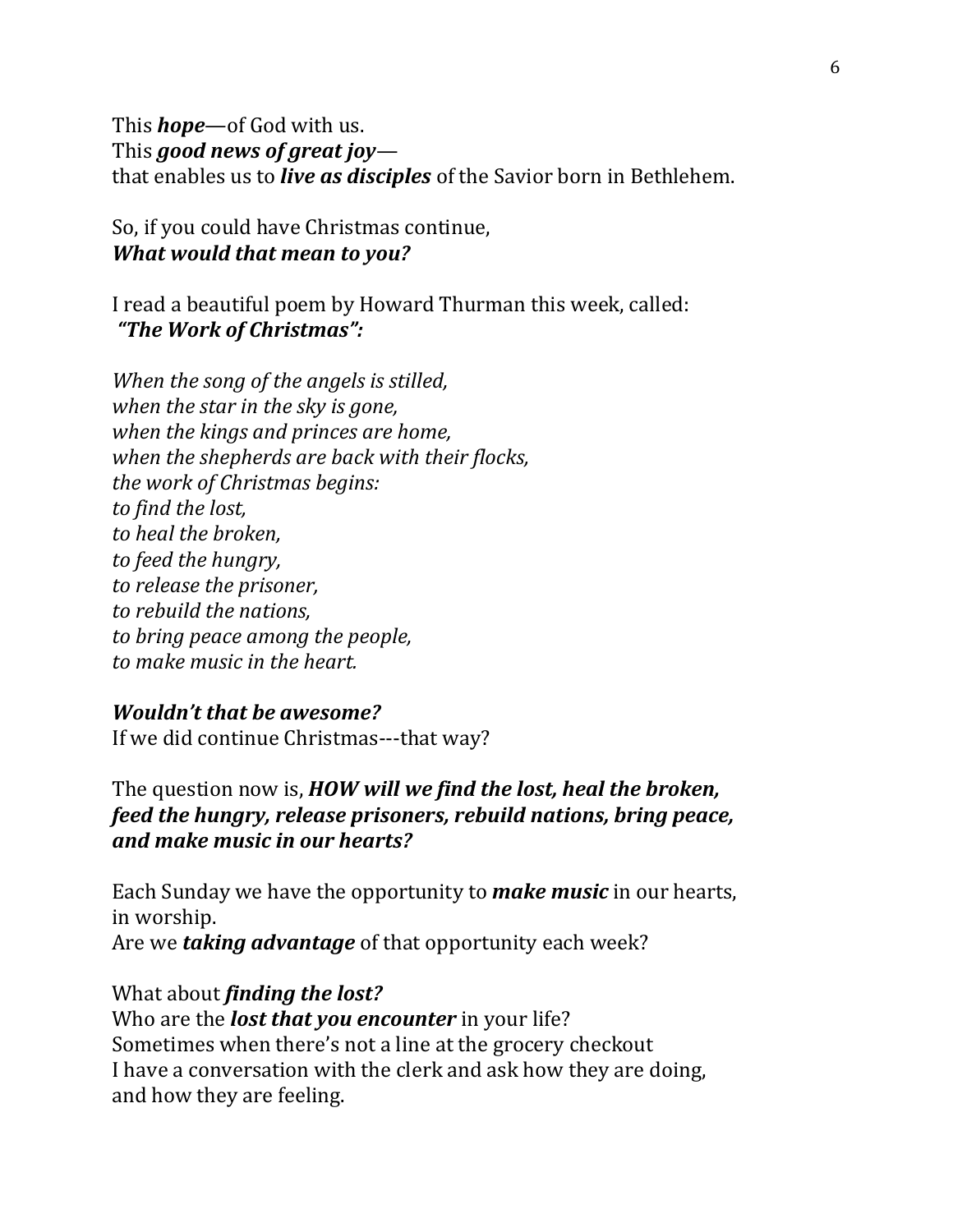How can you reach out to some people who might feel lost?

Who are the *broken people* around you? They may be in our community, our church, or even our family. The question is: *Who is weighing heavy on your heart* and how will you *reach out to them* now--with God's hope? When will you call? Write? Visit?

What about the *hungry*? We all know about feeding people—which we do through Owasso Community Resources, and the Youth Café. But what about *other types of hunger?*  Are we meeting the *spiritual needs of people* through this church? How are we feeding those hungry in *body, and spirit*?

What about *releasing prisoners?* We may not have the ability to release people from a physical prison, but what about those who *are imprisoned* with depression, loneliness, or addiction? How do we *share the grace* of Jesus with them? Do we share judgment, or the hope and freedom of Jesus?

When I hear *rebuilding nations*, I think of our friends in *Malawi*, Africa. As a church, we partner with them to help in their churches and their communities—

especially when it comes to *education, healthcare, or small businesses.* How can we *continue and grow* this ministry?

My favorite line in the poem is *to bring peace among the people.* That might be one of the most *powerful acts* in our culture right now— *To bring peace.*

It might just be the *most influential thing* we can do in our world today.

We *can bring the peace of Christ* we can *speak* it to others, and we can *live* it.

Ours is a world of such *harsh divisions*. *Hatred and prejudice* have become *norms* for our discourse and actions, so imagine a world where we bring some peace!